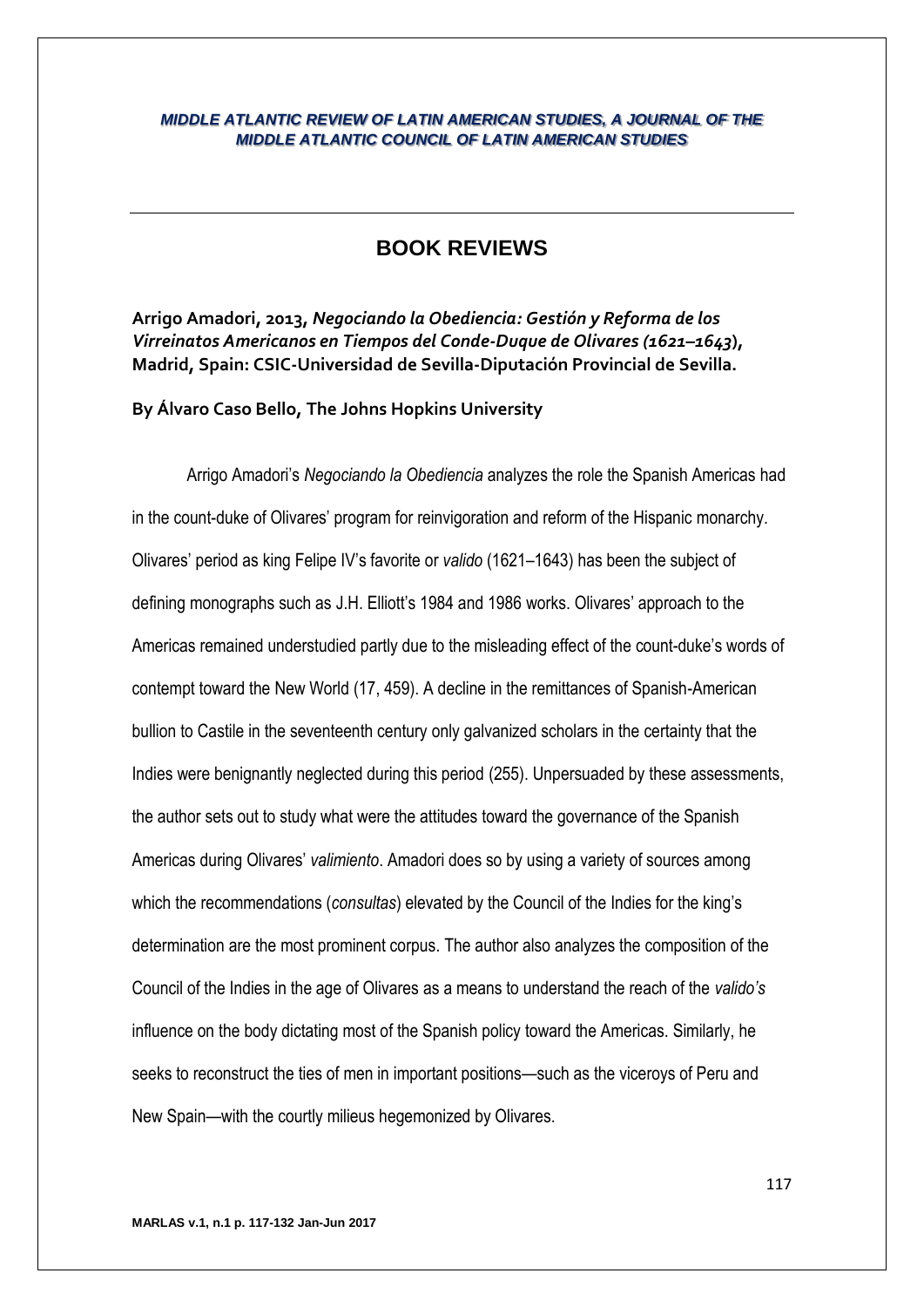Amadori claims that Olivares' interest in Spanish-American policy was not a consequence of the *valido*'s positive impression of the Spaniards' overseas enterprise. Rather, the author argues, Olivares envisioned the Spanish Indies as offering a double bounty. Levying new taxes or increasing existing ones in the Americas could lead to the expansion of Castile's decimated tax base at a time of mounting defense expenditure. The count-duke also exploited the Indies as a source of offices (*oficios*) and other *mercedes* (grants) with which to reward his loyalists. In Amadori's narrative, patronage emerges as a means to make ends meet. The countduke relied on patronage to achieve "active obedience" for his designs of increased taxation to fund the Hispanic Hapsburgs' wars in Europe (28). As offices multiplied, and the *valido's validos* became patrons, the program of active obedience and the empowerment of the Planet King—as Olivares called Felipe IV—diluted. The *olivarista* program thus became increasingly conditioned by the *valido*'s network, facing a minefield of negotiations that marked every step of Madrid's policy toward the Americas. Historians had focused on the compromises reached between Hapsburg monarchs and the territorial parliaments of the Monarchy—such as the Castilian Cortes—in order to secure funds for the Crown (Jago 1981; Thompson 1982, 1984, 1990, 1994, 1997). Studies focusing on the Americas traditionally paid attention to dynamics of local resistance to Madrid's mandates (Phelan: 1967, 1978), and more recently to of intra-imperial monetary redistribution (Marichal and von Grafenstein, 2012; Grafe and Irigoin 2008, 2011). Amadori's distinctive contribution is to procure a simultaneous outlook at both sides of the Atlantic situating the displays of reluctance to the implementation of parts of the *olivarista* program in the Americas into wider patterns of negotiation.

**118** Olivares had to act within defined contours of political institutions and mental dispositions. Amadori explores these constraints in the first chapter, laying out the importance of notions concerning the government by council in the Hispanic political imagination. Government by council meant that the monarch did not govern isolated but benefited from the advice of ministers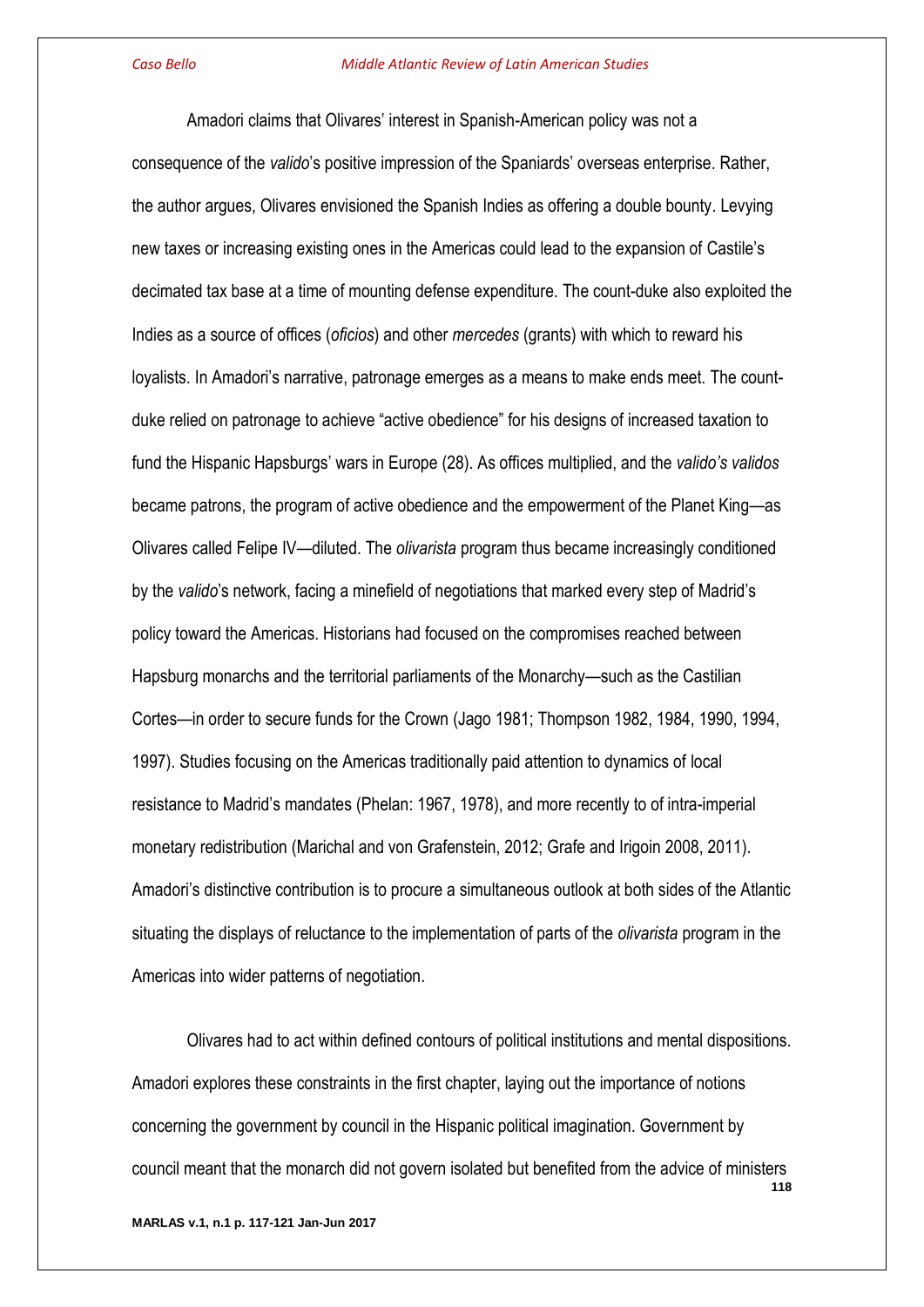assembled in territorial councils of the Hispanic monarchy. Conversely, the idea of *valimiento* opposed this multi-personal deliberative process. A *valido* hegemonized life in the court and monopolized the monarch's ear. As such, Olivares faced staunch criticism from the defenders of the councils. Amadori argues that the count-duke could not undo these foundations of Hispanic institutional architecture and political imagination. A first indicator of the place that the government by council had in the *olviarista* program was the fact that most of the Council of the Indies' recommendations to the king during the count-duke's *valimiento* concerned *oficios* and *mercedes* in the Americas (71–76). As distributing positions and grants were fundamental vehicles of patronage, the *valido* sought to hijack the Council with men of his own. Amadori explores then, in Chapter 2, how the count-duke made the body permeable to his influence. Olivares appointed men of his trust in relevant positions within the Council (108–116), and, significantly, reinstated the position of Great Chancellor of the Indies—an office that he took and served via surrogates (112).

Apart from designing a take-over of the Council by loyal personnel, the count-duke gave it new ordinances and also sought to circumvent the body by creating new positions. These included the *Secretaría del Despacho* (102–103), and an array of *ad hoc* juntas, which convened for specific matters. Nevertheless, Amadori notes that, rather than operating in watertight compartments, juntas and councils shared a "common space of administration" (118–119). The same individuals simultaneously acted as councilors and junta members; some of them additionally held individual positions of import—such as appointments as viceroys. These placements also frequently fell under the *valido*'s network of patronage. Olivares showed prodigality in allocating *mercedes americanas* to the members of his courtly circles (193–195), to the people who collaborated with his program in Spain (208–209), and to those he perceived as capable administrators (171). Patronage, while devised as a means to secure the implementation of the program of a major fiscal overhaul, became itself a potential source of revenue for a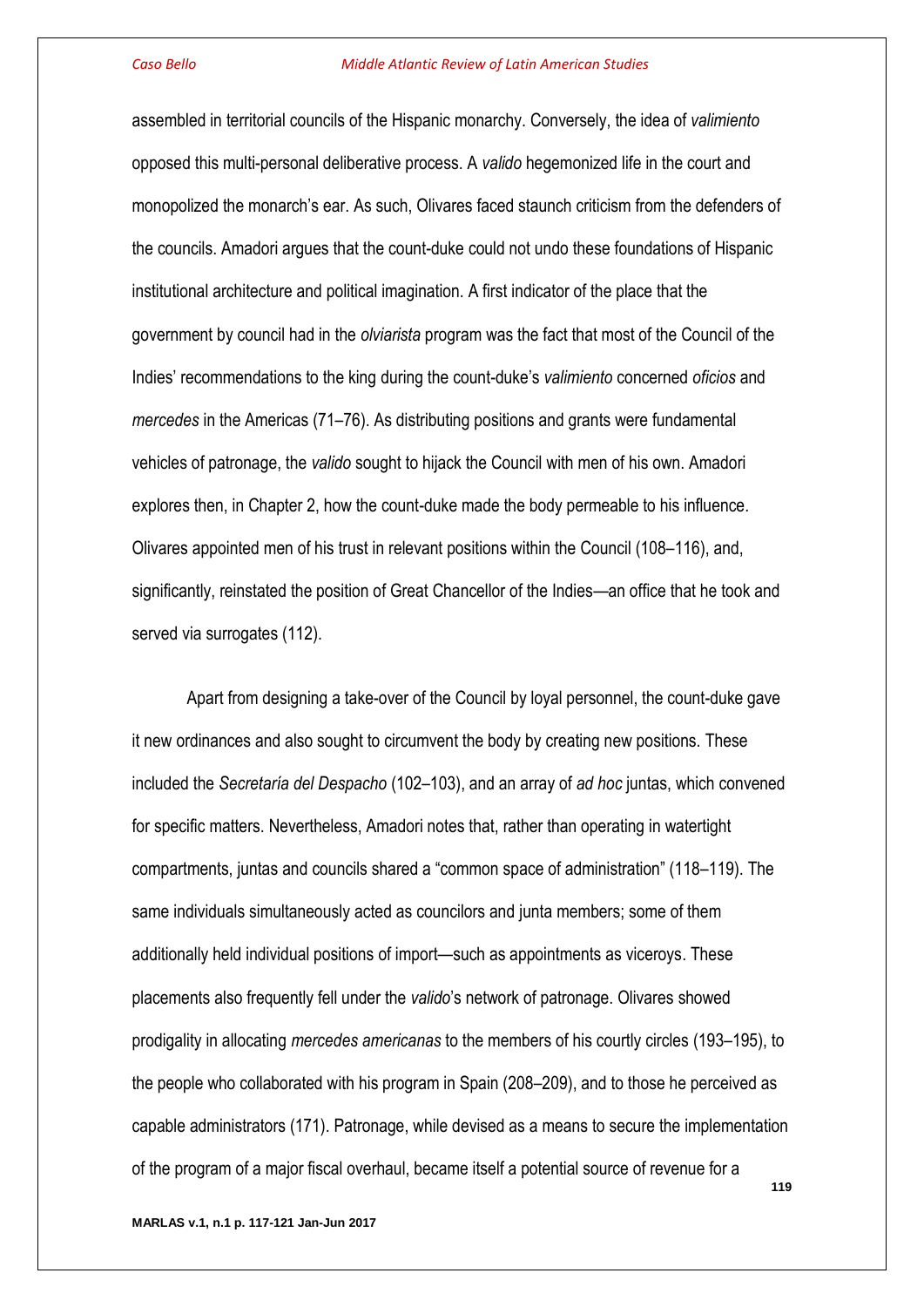financially constrained monarchy. "It is to be noticed," Amadori argues, "a forced contradiction in terms between the relevance allocated by Olivares in patronage as a central element in the exercise of his power, and the specific practice washed off by the importance of money" (186).

In addition, a certain *habitus* of the time suggested that subjects expected to be rewarded in exchange for their fealty to the Crown. People serving in Spanish American institutions expected Madrid to show liberality as compensation for their displays of loyalty. It was, as Amadori notes, the price to be paid for "governability" (446). "Covert negotiation" implied that peoples in the "peripheries" felt empowered by their "*servicios*" to the Crown and thus imposed conditions upon the Madrid's mandates (203, 246–247). In Chapters 4 and 5, the author displays two specific cases by which he shows how people in the Indies conditioned flagship policies of the *olivarista* program. In Chapter 4, the author explores the case of count Chinchón and the implementation of the Unión de Armas tax package in Peru (259). Chinchón was a man who embodied much of the *olivarista* program in terms of the policies he had to implement as an administrator and his career in the service of the monarchy. Named viceroy of Peru, Chinchón was commissioned to implement the Unión de Armas taxes that would increase several traderelated levies in the district of his jurisdiction. Soon enough after his arrival, the new viceroy realized the resistance with which the tax increases would be met. While ideally the tax increase would have been implemented at the time of the war with France over the Mantuan succession in the early 1630s, the hikes only materialized by the end of the decade (358–359).

In Chapter 5, Amadori explores the case of Lope Díez de Améndariz marquis Cadereyta, and viceroy of New Spain, commissioned with the oversight of an ambitious program for the defense of the circum-Caribbean and the transatlantic convoy system from European enemies. The plan was to build up a fleet based on the circum-Caribbean to secure Spanish navigation, yet the funds for such a purpose were hard to get by in the mid-1630s. Cadereyta was put in charge